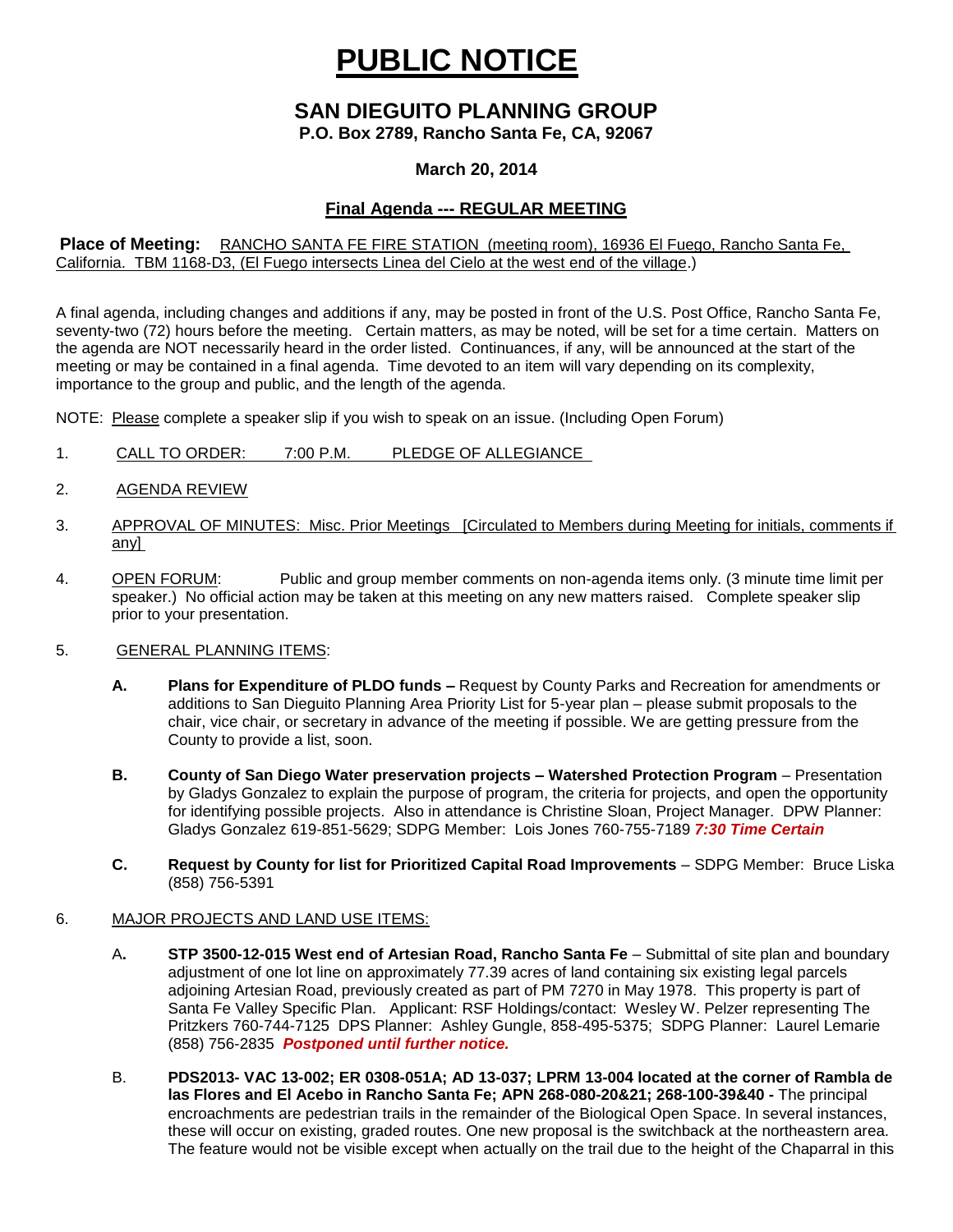area. Another trail area is between the guest house lot 2 and lot 3, through the narrow Biological Open Space area. These trails, especially the new one, would have to be carefully designed and constructed since in some areas, the soil is very sandy and erosive. No horse use on the trails is contemplated since this would introduce high-nitrogen weeds into these preserve area. Applicant: Zain Rodriguez for TX-CA Holdings, LLC 619-325-6333; PDS Planner: Beth Ehsan 858-694-3103; SDPG Member: Laurel Lemarie 858-756-2835

- C. **SP13-001, GPA13-001, STP13-003, TM5575, REZ13-001, ER13-08-002 Eden Hills Valiano** located in Eden Valley at Mt. Whitney & Country Club Lane; APN#232-013-01,02,03, 232-020-55, 232-492-01, 232- 500-18thru23, 235-031-41 Request for tentative map approval, general plan amendment to accommodate the change in land use for a 5-neighborhood development. Applicant contact: Melissa Krause of Integral Communities, for Eden Hills Property Owner, LLC, 760-944-7511; County Planner: Beth Ehsan, 858-694-3103; SDPG Planner: Kevin Barnard 858-688-1700 *Postponed until further notice.*
- D. **Minor deviation to approved site plan** located at 16625 Dove Cyn Rd., 4-S Ranch. Applicant: Jerry Murdock/Ultra Signs 619-520-2966; PDS Planner: Debra Frischer 858-495-5201; SDPG Planner: Don **Willis**
- E. **PDS 2013 STP 13-030** located at 17505 Camino Brisa Del Mar in San Diego. Site plan for 4,732 sf twostory family home on 2.5 acres. APN 678-070-17 Applicant: Phil Gaitaud representing Robert Riddle; PDS Planner Melanie Tylke 858-694-3721; SDPG member: Chaco Clotfelter 858-342-3050
- F. **Sprint Site SD54XC421** located at 6046 El Tordo, Rancho Santa Fe. Request for site plan waiver for modification of existing site to remove existing equipment cabinets on rooftop and relocate them into the parking garage, and replace current antennas with new ones. Applicant Alexander Novak from Novation Grp Consulting on behalf of Sprint Telecommunications 847-430-3547; PDS Planner ; SDPG Member Don Willis 858-481-1535
- G. **PDS2014 VAR 14-001** located at 7102 Via de Maya, Rancho Santa Fe. Request for front yard variance from 100' to 60' on 2.86 acre parcel. APN 267-030-27-00. Applicant: Max Wuthrich on behalf of Conrad & Suzi Vaplon (858)756-1788; DPS Planner: Don Kraft (858)694-3856; SDPG Member: Lois Jones (760)755-7189
- H. **PDS 2014 STP 14-005** Site plan for 7,096 sf single family dwelling with 690 sf guest house on previously graded pad, located at 16681 Riding High Way & Coconut Grove Court in The Crosby Estates. No exceptions or waivers are required for this project. APN 267-201-14 Applicant: John Jensen Architects for applicant, Joe Gallagher, 858-756-7426; DPS Planner: Don Kraft 858-694-3856; SDPG Member: Ira Epstein 858-759-0255
- I.
- **PDS2013 TPM 21207, ER13-08-008, STP 13-018 Tentative Parcel Map for two parcels on 25.17 acres located at Artesian Road and Rio Vista Road in Santa Fe Valley.** Revisions to original plans. Apn 269-100- 28. Applicant: David Caron for Lischewski Trust 760-746-4955; PDS Planner: Ashley Gungle 858-495-5375; SDPG Project Person: Bill Osborn 619-507-9312 *Previously reviewed 8-22-2013*
- *J.* **PDS 2014 AD 14-015 located at 6735 Poco Lago, near Caminito Santo Tomas in Rancho Santa Fe**  Request for administrative permit to encroach into open space to install solar system offsite. APN #303-100- 30-00 Applicant: Larry VanderrPloeg representing Jack Fraser 760-315-2150; PDS Planner: Don Kraft 858- 694-3856; SDPG Member: Laurel Lemarie 858-756-2835 *Postponed to 3-20-2014*
- *K.* **PDS2-14 STP 14-006 V Setback Designator located at 8080 Hightime Ridge, San Diego** APN 267-201-03- 00 Applicant: Ashley Prikosovits representing Jonathon & Melody Mohseni 858-829-6191; PDS Planner: Don Kraft 858-694-3856; SDPG Member: Mid Hoppenrath 760-747-1145 *Postponed to 3-20-2014*

## 7. ADMINISTRATIVE MATTERS:

- **A.** Community Reports
- **B.** Consideration and comments on circulation mail
- **B.** Future agenda items and planning
- **C.** Vote for new members
- **D.** County Filings (Form 700) & Required Training (Ethics)

**NOTE: San Dieguito Planning Group needs new volunteers to fill vacancies on the planning group. This is an opportunity for you to participate in the preservation and responsible development of your community. If you wish to participate, we request you provide the chair with a current resume and attend 2 or 3 meetings,**